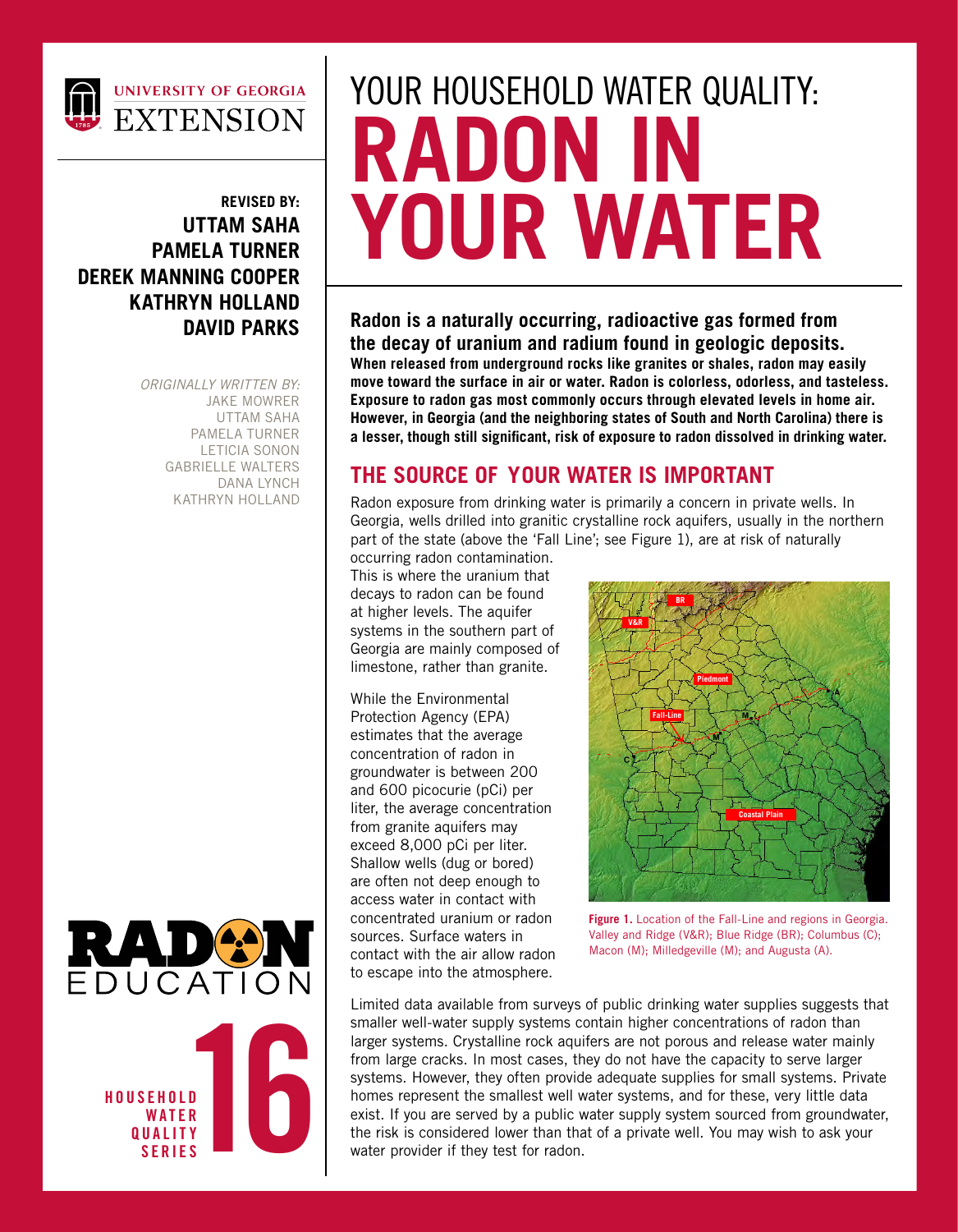

#### **RADON EXPOSURE PATHWAYS IN THE HOME**

Increased radon inhalation from indoor air is considered to be the most important exposure pathway. This may increase the risk of lung cancer. However, a smaller increased risk of stomach cancer is also associated with exposure by direct ingestion of radon dissolved in water.

When radon enters a home through the water supply, it may be released as a gas into the indoor air through the turbulence associated with showering, washing dishes, washing clothes, etc. It is estimated that 10,000 pCi per liter of radon in drinking water contributes 1 pCi per liter of radon to the indoor air of a home through these types of water use activities. The current action level for radon in indoor air is 4 pCi per liter. However, at present, there is no action level set at the federal or state level for radon in drinking water.

#### **TESTING FOR RADON**

University of Georgia Extension can test for the radionuclides—uranium and radon—in your drinking water. Contact your local County Extension office **(1-800-ASK-UGA1)** for details on sampling and submission. In the areas above the Fall-Line, every drilled well should tested; two adjacent wells may show very different radon concentrations. Home indoor air can also be tested for the presence of radon through UGA Extension.

#### **RADON IN DRINKING WATER TEST RESULTS INTERPRETATION**

The University of Georgia Agricultural and Environmental Services Lab has adopted the following interpretations for radon in drinking water test results:

- < 100 pCi /L: The radioactivity from radon in the water is similar to normal background level and poses no health risk from radon due to ingestion.
- 100–300 pCi /L: The radioactivity from radon in the water is considered safe and does not pose any significant health risk from radon due to ingestion.
- 301–4,000 pCi /L: The radioactivity from radon in the water may pose some health risk due to ingestion. A treatment system for removal of radon from water may be considered.
- > 4.000 pCi /L: The radioactivity from radon in the water poses significant health risk due to ingestion and may additionally result in a significant increase in indoor air radon concentrations. A treatment system for removal of radon from water is recommended. Testing for uranium (<sup>238</sup>U) and radium  $(^{226}Ra)$ , using Gross-Alpha measurement, in the water is recommended because these may be present and may be more hazardous to human health.

#### **REMOVING RADON FROM HOME WATER**

Because radon gas can be released from water anywhere in the home, it is important to remove it at the point-of-entry, rather than at the point-of-use. This means that the radon should be removed at or before the point the water enters the home. Two approaches are recommended for removing radon from drinking water.

- **Aeration Treatment** these types of systems may bubble air through the water or draw the water into a holding tank. The resulting radon gas is safely vented to the atmosphere (up to 99% effective; ~\$4,000 installed).
- **Granular Activated Carbon (GAC) Treatment –** this technology traps radon onto activated carbon surfaces until the radon can decay. The carbon requires replacement on a regular basis determined by radon concentration and other water quality factors. Also, there is a chance that decay products can accumulate in the carbon filter to levels that require special disposal measures. Due to this accumulation, it is recommended that GAC systems be located outside the home or in an isolated area. (>95% effective when radon <  $30,000$  pCi L<sup>1</sup>;  $\sim$ \$1,000 installed).

When choosing a treatment system, consider both the initial cost and the operating costs (such as electricity) needed to operate the system, consumable supplies and filters, repairs and general maintenance, the system's radon removal efficiency, life expectancy and warranty, and reputation of the manufacturer. It is important to note that home water treatment systems are not regulated